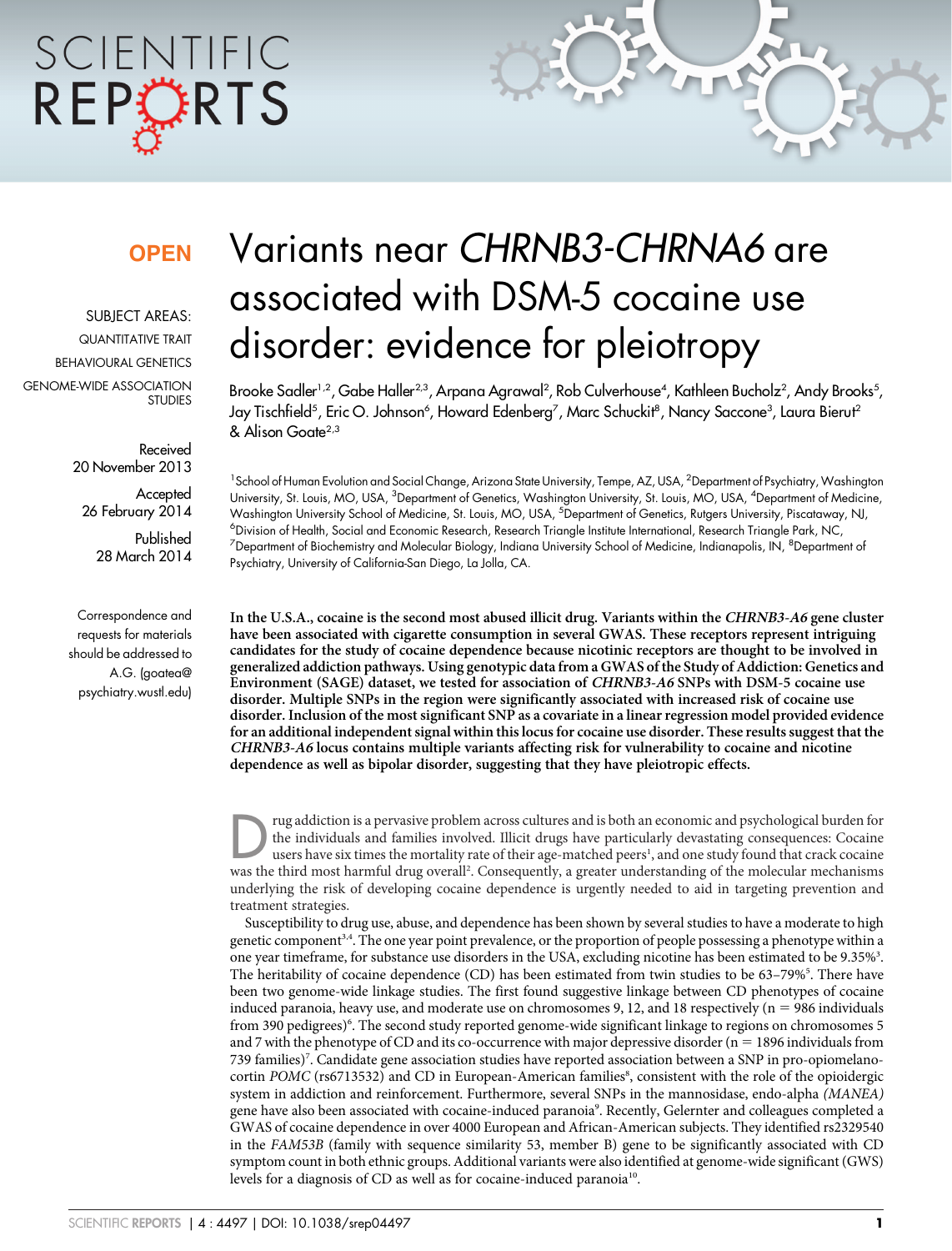In addition to the observed co-occurrence of cocaine dependence with other forms of substance disorders and psychopathology, numerous twin studies indicate a high degree of overlap among genetic factors influencing the liability to a variety of substance use disorders<sup>11,12</sup>. Genomic studies have also suggested that there are genetic loci that have substance-specific effects but also that loci exist that affect risk for the development of dependence on multiple substances (see<sup>4</sup> for review). Loci that have been largely implicated to specifically influence a single substance use disorder include those that exert metabolic influence on the substance of abuse. For instance, SNPs in cytochrome P450 2A6 (CYP2A6), the gene encoding the major nicotine-metabolizing enzyme, affect cigarette consumption<sup>13,14</sup> and a SNP in the Alcohol Dehydrogenase 1B  $(ADH1B)$  gene affects levels of alcohol consumption<sup>15</sup> and risk for alcohol dependence4 via regulation of conversion of alcohol to acetaldehyde.

On the other hand, there are numerous examples of receptor encoding loci whose effects extend across multiple substance dependence phenotypes. One such example is the SNP rs16969968 (D398N) in the cholinergic nicotinic receptor subunit  $\alpha$ 5 (CHRNA5) that both increases nicotine dependence risk and decreases cocaine dependence risk<sup>5,16</sup>. The minor allele of this SNP is the most significant and widely replicated variant associated with cigarette consumption and is also associated with protection against cocaine dependence5,14,17. The protective effect of rs16969968 with CD has been replicated in both European and African-Americans<sup>16</sup>. The same study also found that another SNP in CHRNA5 (rs684513) is associated with risk for cocaine dependence in African-Americans  $(OR = 1.43, P = 0.0004).$ 

In addition, a cluster of nicotinic receptors on chromosome 8 including CHRNB3-A6 was also previously shown to reduce risk for nicotine-related phenotypes in several GWAS of nicotine dependence and cigarettes smoked per day13,14,18–23. An overlapping set of SNPs in the CHRNB3-CHRNA6 region were also reported by Hartz et al.  $(2011)$  to be associated with risk of bipolar disorder<sup>24</sup>. Despite the positive correlation between nicotine dependence and bipolar disorder the associations are in opposite directions, i.e. SNPs in this locus are associated with reduced risk for nicotine dependence but increased risk for bipolar disorder. This suggests that the SNPs affect bipolar disorder independently of their role in nicotine dependence. The role of these specific SNPs in the etiology of CD remains unexplored but several rare variants in CHRNB3 have been associated with increased risk for both cocaine and alcohol dependence<sup>25</sup>. Together, these results suggest that nicotinic receptors are good candidate genes for susceptibility to nicotine and cocaine dependence vulnerability and that investigation of the role of common and low frequency variants within the CHRNB3-A6 locus in cocaine dependence is warranted.

In this study, we describe a novel association between DSM-5 cocaine use disorder and genotyped SNPs  $(\sim 24$  kb) upstream of the CHRNB3 transcription start site. We show that these SNPs remain significant after adjusting for genotype at the SNP previously reported to be associated with nicotine dependence in GWAS, suggesting that the cocaine association is not simply due to the nicotine association.

#### **Results**

The 47 SNPs within the CHRNB3-A6 region constitute 22 LD bins using an  $r^2$  cutoff  $\geq 0.8$ , requiring a p-value of 0.002 after Bonferroni correction. Eleven SNPs, representing four LD bins met this cutoff and are associated with DSM-5 cocaine use disorder (Table 1). Overall, a total of thirty-one SNPs were nominally significant (2.34  $\times$  10<sup>-4</sup>  $\lt p$  < 4.66  $\times$  10<sup>-2</sup>) in this single SNP analysis. Consistent with previous results in an overlapping dataset, we saw a protective effect of rs16969968 in CHRNA5 on risk for DSM-5 cocaine use disorder [5]. Inclusion of rs16969968 as a covariate had no effect

on the association of the top SNP within CHRNB3-A6, rs9298626 with DSM-5 cocaine use disorder.

Conditional analyses. To determine whether there was evidence for multiple independently associated variants at this locus contributing to risk for DSM-5 cocaine use disorder, the most significant SNP in the region (rs9298626) was added to the model as a covariate. Conditioning on rs9298626 eliminated the association with SNPs in LD bins 1 and 2, but the association remained for SNPs in bins 4 and 5. After including rs9298626 as a covariate, the top SNP associated with this phenotype was rs892413 ( $p = 3.57 \times 10^{-4}$ ,  $OR = 1.58$ ,  $CI = 1.23-2.04$ ). The p-value for bin 4 tagged here by rs11986892 is 0.001, OR = 1.51, CI = 1.17-1.94. Similarly the p-value for bin 5 tagged by rs10107450 is 0.003, OR = 1.45, CI = 1.14–1.85. This means that after conditioning on rs9298626, rs892413 and rs11986892 still pass the multiple test correction threshold of 0.002, whereas rs10107450 does not, although it does come close.

Examination of LD shows that the  $r^2$  between rs9298626 and rs892413 is low, suggesting that these SNPs represent independent association signals ( $r^2 = 0.01$ ;  $D' = 0.85$ ). Because the minor allele frequency for  $rs9298626$  is low, the  $r^2$  will never be high but the D<sup>'</sup> indicates that the minor allele of this SNP is usually but not always on the background of one allele of rs892413. Neither of these SNPs is in significant LD with the previously identified genome-wide significant signal (rs1451240) associated with cigarette consumption and nicotine dependence<sup>14,23</sup> in this region ( $r^2 = 0.14$  between rs9298626 and rs1451240,  $r^2 = 0.35$  between rs892413 and rs1451240; Figure 1), although rs9298626 is in high LD ( $r^2 = 0.94$ ) with rs4952, another SNP previously reported to be associated with nicotine dependence<sup>18</sup>. We find that rs9298626, rs892413 and rs1451240 correspond to different LD bins using  $r^2 = 0.8$  as the threshold for defining the bins (Table 1). This is consistent with recent results from our group showing, in an overlapping dataset, that the genome-wide significant signal in this region, tagged by rs1451240, is solely associated with nicotine dependence. Taken together, this suggests that these three SNPs represent different association signals in this region.

Minor allele frequency examination. To determine whether there is a significant effect of lifetime cocaine exposure on these associations, we compared the frequency of the minor allele of rs9298626 with DSM-5 cocaine use disorder, exposed non-dependent individuals and non-exposed individuals. Control individuals used in our initial analyses included both those who were exposed to cocaine but were unaffected ( $N = 393$  with 0–1 DSM-5 criteria), as well as those who were never exposed ( $N = 1077$ ). The minor allele frequency of rs9298626 was 9.9% among those with DSM-5 cocaine use disorder and 5.3% among subjects who have been exposed to cocaine but did not progress to cocaine use disorder. Non-exposed controls have an intermediate minor allele frequency of 7.7%, suggesting that both those with DSM-5 cocaine use disorder and those who were cocaine-exposed non-dependent controls show allele frequency differences from unselected controls (Table 2), although the difference in frequency of rs9298626 between exposed but unaffected controls and unexposed controls was not significant. When control subjects were restricted to those who had been exposed to cocaine but were unaffected  $(n = 899 \text{ vs.})$ 1976), the association between rs9298626 and DSM-5 cocaine use disorder was reduced but the odds ratio was unchanged ( $p = 3.12 \times$  $10^{-3}$ , OR = 2.68, CI = 1.40-5.16), supporting the role of this SNP, or another SNP in LD with rs9298626, in risk for DSM-5 cocaine use disorder, even after accounting for cocaine exposure. While the exposed and unaffected individuals have higher rates of nicotine and alcohol dependence we conclude that this is likely because exposure to cocaine, regardless of dependence, is correlated with other substance use. We conclude that the minor allele of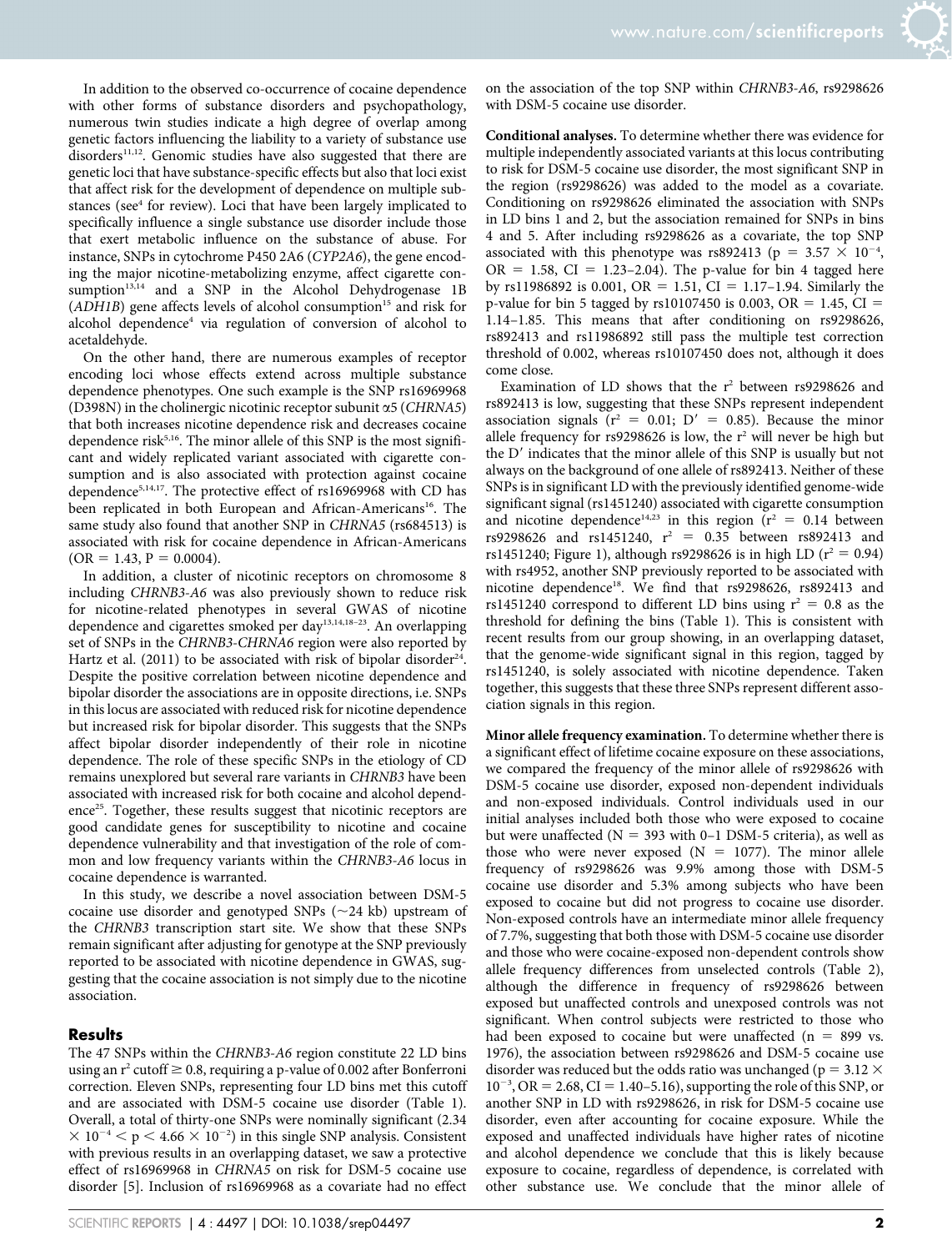Table 1 <sup>|</sup> Top association results for the linear models run for DSM-5 cocaine use disorder. Bolded SNPs passed multiple test correction ( $p > 0.002$ ). Maximum FTND is the score from 0–10, L95 and U95 is the 95% confidence interval, and the frequency is in the SAGE dataset

|            |        | European-Americans SAGE DSM-5 Cocaine Use Disorder with covariates age, sex, maximum FTND score, DSM-5 alcohol symptom count, study |      |      |      |      |      |          |
|------------|--------|-------------------------------------------------------------------------------------------------------------------------------------|------|------|------|------|------|----------|
| <b>SNP</b> | LD Bin | bp                                                                                                                                  | N    | OR   | L95  | U95  | Freq | P        |
| rs9298626  |        | 42,647,165                                                                                                                          | 1970 | 2.62 | 1.57 | 4.37 | 0.04 | 2.34E-04 |
| rs7844824  |        | 42,672,170                                                                                                                          | 1970 | 2.65 | 1.58 | 4.46 | 0.04 | 2.43E-04 |
| rs4305884  | 2      | 42,637,880                                                                                                                          | 1966 | 2.13 | 1.42 | 3.21 | 0.06 | 2.69E-04 |
| rs7824160  |        | 42,705,413                                                                                                                          | 1969 | 2.50 | 1.49 | 4.19 | 0.04 | 4.88E-04 |
| rs11986893 | 4      | 42,772,016                                                                                                                          | 1971 | 1.56 | 1.22 | 2.01 | 0.2  | 4.92E-04 |
| rs7002907  |        | 42,702,998                                                                                                                          | 1970 | 2.49 | 1.49 | 4.17 | 0.04 | 5.03E-04 |
| rs6997994  |        | 42,702,328                                                                                                                          | 1971 | 2.49 | 1.49 | 4.18 | 0.04 | 5.04E-04 |
| rs7815274  |        | 42,701,740                                                                                                                          | 1967 | 2.47 | 1.47 | 4.15 | 0.04 | 6.41E-04 |
| rs4952     |        | 42,706,222                                                                                                                          | 1971 | 2.43 | 1.44 | 4.08 | 0.04 | 8.12E-04 |
| rs10107450 | 5      | 42,749,052                                                                                                                          | 1969 | 1.50 | 1.18 | 1.92 | 0.22 | 1.04E-03 |
| rs1868859  | 2      | 42,634,958                                                                                                                          | 1971 | 1.85 | 1.27 | 2.69 | 0.07 | 1.36E-03 |
| rs892413   | 3      | 42,733,535                                                                                                                          | 1971 | 1.48 | 1.15 | 1.89 | 0.2  | 2.11E-03 |
| rs4950     | 6      | 42.671.790                                                                                                                          | 1957 | 1.42 | 1.11 | 1.83 | 0.22 | 5.93E-03 |
| rs13280604 | 6      | 42,678,743                                                                                                                          | 1971 | 1.41 | 1.10 | 1.80 | 0.22 | 7.49E-03 |
| rs1530848  | 6      | 42,672,065                                                                                                                          | 1964 | 1.40 | 1.09 | 1.79 | 0.22 | 7.53E-03 |
| rs2196128  | 3      | 42,737,443                                                                                                                          | 1971 | 1.37 | 1.08 | 1.74 | 0.23 | 8.83E-03 |
| rs6997909  | 6      | 42,679,406                                                                                                                          | 1971 | 1.39 | 1.08 | 1.78 | 0.22 | 9.67E-03 |
| rs6474414  | 6      | 42,679,493                                                                                                                          | 1971 | 1.39 | 1.08 | 1.78 | 0.22 | 9.67E-03 |
| rs4736835  | 6      | 42,666,190                                                                                                                          | 1971 | 1.39 | 1.08 | 1.78 | 0.22 | 1.03E-02 |
| rs9298628  | 3      | 42,725,148                                                                                                                          | 1968 | 1.38 | 1.08 | 1.76 | 0.21 | 1.04E-02 |
| rs6474415  | 6      | 42,682,095                                                                                                                          | 1970 | 1.38 | 1.08 | 1.77 | 0.22 | 1.05E-02 |
| rs1451240  | 6      | 42,665,868                                                                                                                          | 1970 | 1.38 | 1.08 | 1.77 | 0.22 | 1.14E-02 |
| rs7004381  | 6      | 42,670,318                                                                                                                          | 1971 | 1.38 | 1.07 | 1.77 | 0.22 | 1.24E-02 |
| rs13273442 | 6      | 42,663,174                                                                                                                          | 1970 | 1.38 | 1.07 | 1.77 | 0.22 | 1.25E-02 |
| rs1955185  | 6      | 42,668,804                                                                                                                          | 1971 | 1.37 | 1.07 | 1.76 | 0.22 | 1.30E-02 |
| rs6474413  | 6      | 42,670,221                                                                                                                          | 1971 | 1.37 | 1.07 | 1.76 | 0.22 | 1.31E-02 |
| rs16891620 | 7      | 42,744,820                                                                                                                          | 1970 | 1.42 | 1.06 | 1.92 | 0.13 | 2.00E-02 |
| rs10958726 | 6      | 42,655,066                                                                                                                          | 1971 | 1.34 | 1.04 | 1.73 | 0.21 | 2.20E-02 |
| rs6474421  | 12     | 42,776,255                                                                                                                          | 1969 | 1.50 | 1.05 | 2.14 | 0.07 | 2.62E-02 |
| rs10958725 | 6      | 42,643,741                                                                                                                          | 1968 | 1.31 | 1.02 | 1.68 | 0.22 | 3.37E-02 |
| rs7012713  | 13     | 42,711,460                                                                                                                          | 1970 | 1.65 | 1.01 | 2.70 | 0.04 | 4.66E-02 |

rs9298626 is correlated with cocaine use disorder, which is strengthened by the fact that there remains an association even when not considering unexposed individuals in the analysis.

Stratified analysis. Because SAGE is composed of individuals from three independent studies, each ascertained for a different substance dependence, we performed stratified analyses both by study and by nicotine dependence and alcohol dependence to determine if there existed a subset of subjects in which the association was most pronounced. The top SNP associated with DSM-5 cocaine use disorder (rs9298626) in the whole SAGE dataset was significantly associated with DSM5 cocaine use disorder in the COGA subset and showed a trend in the same direction in the FSCD and COGEND subsets. Furthermore, when individuals from the whole dataset were stratified by DSM-5 alcohol use disorder, or FTND nicotine dependence there was evidence of association between rs9298626 and cocaine use disorder in both groups (Table 3). This suggests that the observed associations are not an artifact of ascertainment. This analysis suggests that this SNP is associated with DSM-5 cocaine use disorder and that the CHRNB3-A6 locus is robustly associated with DSM-5 cocaine use disorder, regardless of comorbidity or ascertainment.

Haplotype analysis. To further examine the relationship between our top variant identified for DSM-5 cocaine use disorder and the group of variants known to be associated with smoking tagged by rs1451240, we performed haplotype-based association testing using rs9298626 and rs1451240. These two SNPs occur on three haplotypes that occur with a frequency  $>1\%$  (Table 4). We chose rs1451240 because it was found to be genome-wide significant for nicotine dependence in a previous study using the SAGE GWAS data23. The most common haplotype, composed of the major alleles of both SNPs, has a frequency of 78%. The haplotype associated with the highest risk for DSM-5 cocaine use disorder, has a frequency of 4% and is composed of the minor alleles at both rs9298626 and rs1451240 (OR = 3.19 p = 1.35  $\times$  10<sup>-4</sup>, 95% CI = 1.64–4.73). A haplotype composed of the major allele at rs9298626 and the minor allele at rs1451240 has a frequency of 18% but was not associated with DSM-5 cocaine use disorder ( $p = 0.14$ ). Because the frequencies and odds ratio of the haplotype with both minor alleles is nearly identical to that of the single SNP analysis for rs9298626 and the fact that the other haplotype containing the minor allele of rs1451240 is not associated with DSM-5 cocaine use disorder, we conclude that the functional allele responsible for this association is in high LD with the low frequency variant, rs9298626.

Cocaine use disorder and nicotine dependence. To further examine the relationship between nicotine dependence and DSM-5 cocaine use disorder associations in this region, we performed additional conditional analyses. In a linear regression model using age, sex, study, DSM-5 alcohol symptom count, total FTND score and rs1451240 genotype as covariates, the association with DSM-5 cocaine use disorder remained significant (Table 5). Lastly, the DSM-5 cocaine use disorder signal remains significant when conditioning on the two rare variants (rs35327613 and rs149775276) recently identified by our group to be associated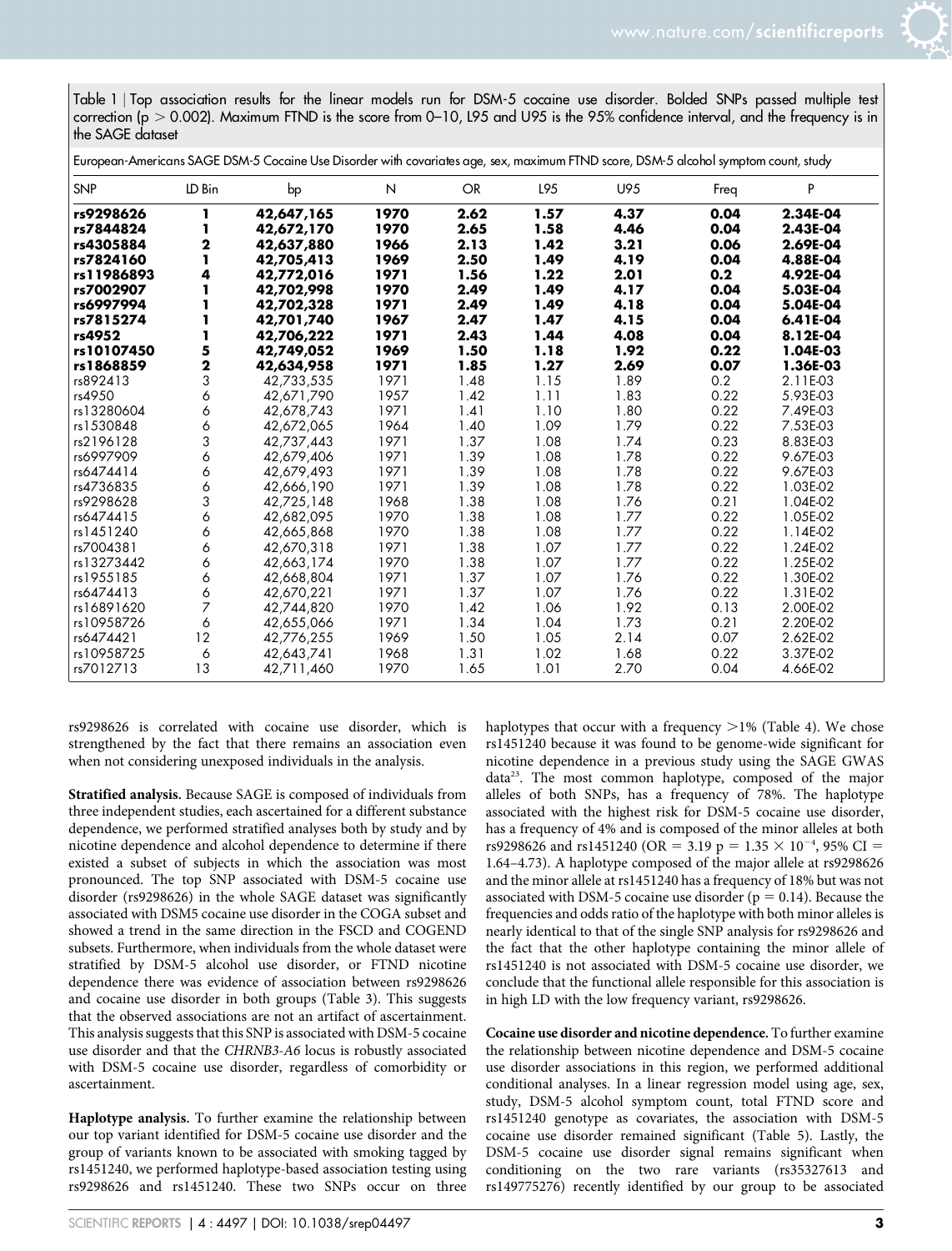



Figure 1 | LD plot of the region. Values and gray-scale represent r-squared. Importantly, rs9298626, the top SNP associated with DSM-5 cocaine use disorder and the shared SNP that becomes significant when putting this SNP into the respective model as a covariate (rs892413) are circled in blue, and SNPs representing the previously discovered association with nicotine dependence (rs1451240, rs6474413, and rs4952) are circled in red.

with DSM-IV alcohol and cocaine dependence symptom count<sup>26</sup>. This is not surprising given that these rare missense variants are present on the haplotypes containing the major allele of rs9298626, whereas the association reported here is with the minor allele. The fact that the association with cocaine use disorder remains when conditioning on the genome-wide significant signal with nicotine dependence in the region, suggests that the association is independent and not acting through nicotine dependence.

|                            | Table 2   Characteristics of the sample broken down by: DSM-5 cocaine use disorder, exposed but unaffected, and non-exposed unaffected |                        |                            |            |
|----------------------------|----------------------------------------------------------------------------------------------------------------------------------------|------------------------|----------------------------|------------|
|                            | <b>DSM-5 Cocaine Use Disorder EAs</b>                                                                                                  | Exposed Unaffected EAs | Non-exposed Unaffected EAs | Total      |
|                            | $N = 506$                                                                                                                              | $N = 393$              | $N = 1077$                 | $N = 1976$ |
| Age (years)                |                                                                                                                                        |                        |                            |            |
| mean age                   | 36                                                                                                                                     | 38                     | 39                         | 38         |
| $<$ 35                     | 37%                                                                                                                                    | 26%                    | 35%                        | 34%        |
| $35 - 39$                  | 28%                                                                                                                                    | 27%                    | 22%                        | 25%        |
| $40 - 44$                  | 23%                                                                                                                                    | 35%                    | 25%                        | 26%        |
| $\geq 45$                  | 12%                                                                                                                                    | 12%                    | 18%                        | 13%        |
| Male                       | 62%                                                                                                                                    | 50%                    | 34%                        | 44%        |
| Female                     | 38%                                                                                                                                    | 50%                    | 66%                        | 56%        |
| <b>Nicotine Dependence</b> |                                                                                                                                        |                        |                            |            |
| FTND 0,1                   | 10%                                                                                                                                    | 47%                    | 68%                        | 49%        |
| FTND 2.3                   | 12%                                                                                                                                    | 9%                     | 9%                         | 10%        |
| $FTND \geq 4$              | 78%                                                                                                                                    | 44%                    | 23%                        | 41%        |
| <b>DSM-5 Alcohol Use</b>   |                                                                                                                                        |                        |                            |            |
| <b>Disorder</b>            |                                                                                                                                        |                        |                            |            |
| Case                       | 99%                                                                                                                                    | 88%                    | 37%                        | 42%        |
| Control                    | $1\%$                                                                                                                                  | 12%                    | 63%                        | 58%        |
| rs9298626 minor allele     |                                                                                                                                        |                        |                            |            |
| carrier                    |                                                                                                                                        |                        |                            |            |
| Yes                        | 9.9%                                                                                                                                   | 5.3%                   | 7.7%                       | 7.8%       |
| No                         | 90.1%                                                                                                                                  | 94.7%                  | 92.3%                      | 92.2%      |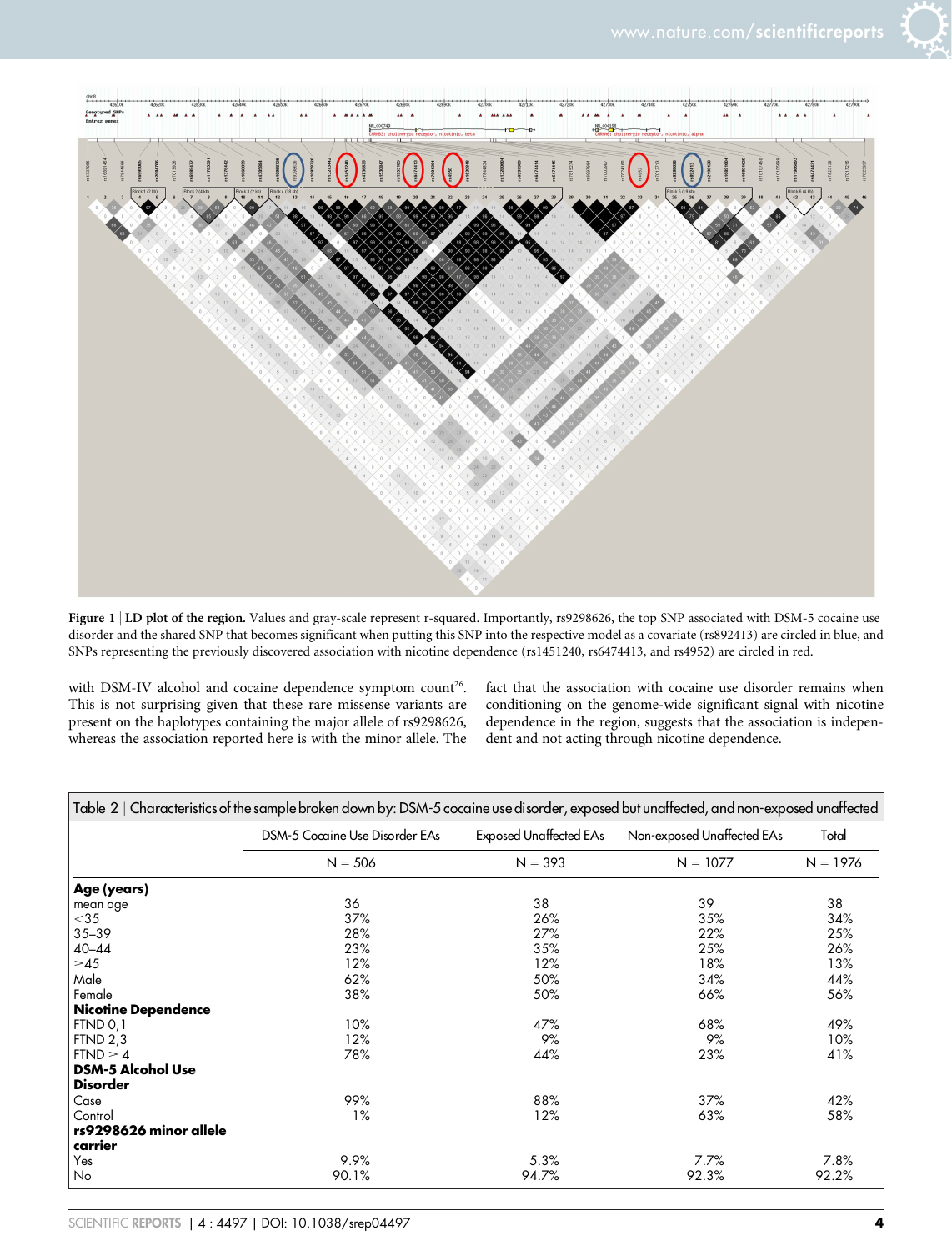Table 3 <sup>|</sup> Results of stratified analyses in these groups for rs9298626 – controls included here are both those who are exposed and unaffected, as well as those who are unexposed.

| European-American DSM-5 Cocaine Use Disorder |       |      |                |                          |
|----------------------------------------------|-------|------|----------------|--------------------------|
|                                              | N     | OR   | 95% CI         | P-Value for<br>rs9298626 |
| <b>Study</b>                                 |       |      |                |                          |
| <b>COGEND</b>                                | 1077  | 1.77 | $0.67 - 4.62$  | 0.25                     |
| COGA                                         | 599   | 2.62 | 1.25 - 5.52    | 0.O1                     |
| <b>FSCD</b>                                  | 294   | 6.35 | $0.67 - 60.43$ | 0.11                     |
| <b>Smoking Status</b>                        |       |      |                |                          |
| <b>FTND Cases</b>                            | 814   | 2.31 | 1.06-5.02      | 0.03                     |
| <b>FTND Controls</b>                         | 11.56 | 2.59 | $1.22 - 5.50$  | 0.O1                     |
| <b>Alcohol Status</b>                        |       |      |                |                          |
| DSM-5 Cases                                  | 1522  | 2.41 | 1.46-3.98      | 0.0006                   |
| <b>DSM-5 Controls</b>                        | 448   | 7.05 | $0.52 - 94.60$ | 0.14                     |

#### **Discussion**

We have shown, in genotyped data from European-Americans in the SAGE dataset, that there are at least two statistically independent signals associated with increased risk for DSM-5 cocaine use disorder in the region of the CHRNB3-A6 nicotinic receptors on chromosome 8. Several SNPs representing the rs9298626 LD bin surpass the multiple test correction for the region with DSM-5 cocaine use disorder  $(p = 0.002)$ . rs9298626 is also associated with reduced risk for nicotine dependence (OR = 0.47, 95% CI = 0.30–0.76, p =  $1.80 \times 10^{-3}$ ) in a univariate genetic analysis. This may be due in part to the fact that, in European ancestry populations, the minor allele of rs9298626  $(MAF = 0.04)$  occurs almost exclusively on the background of the more frequent minor allele (MAF =  $0.22$ ) for rs1451240 previously reported to be genome-wide significantly associated with nicotine dependence (Table 3). Conditioning on rs1451240 had no effect on the association with DSM-5 cocaine use disorder (Table 5). This is not surprising because rs1451240 is not associated with DSM-5 cocaine use disorder in our data (Table 1).

LD bins tagged by rs9298626 and rs892413 each show association with DSM-5 cocaine use disorder in joint SNP analysis. Analyses conditioning on rs9298626 reveal that rs892413 is independently associated with DSM-5 cocaine use disorder. rs892413 is also associated with DSM-5 cocaine use disorder independent of the previously identified genome-wide significant association in the region with nicotine dependence (represented by rs1451240), providing support for a direct effect of this SNP on higher DSM-5 cocaine use disorder risk, as opposed to acting through nicotine dependence risk (Tables 3 and 5).

Table 4 <sup>|</sup> Haplotypes observed in the SAGE GWAS European-American sample for DSM-5 cocaine use disorder. The grey box indicates the major allele for that SNP. P-values are denoting significance of that haplotype relative to the reference haplotype. SNPs are arranged in the order they occur on the chromosome. Covariates used are age, sex, study, DSM-5 alcohol symptom count, FTND total

| Haplotypes |           |                |              | <b>DSM-5 Cocaine Use Disorder</b> |
|------------|-----------|----------------|--------------|-----------------------------------|
| rs9298626  | rs1451240 | Frequency      | Odds Ratio   | P-Value                           |
| A<br>A     | G         | 0.04<br>< 0.01 | 3.19<br>9.89 | $1.35 \times 10^{-4}$<br>0.89     |
|            |           | 0.18<br>0.78   | 1.23         | 0.14                              |

The LD bin containing rs9298626 also contains rs4952 and rs4953, two low frequency synonymous variants in CHRNB3 that have previously been reported to be associated with reduced risk for nicotine dependence<sup>18</sup> and increased risk for bipolar disorder (OR = 1.7, 95%,  $CI = 1.2-2.4$ ,  $p = 0.001$ <sup>24</sup>. Interestingly the association of rs4952/ rs4953 with cocaine use disorder is in the same direction as the association with bipolar disorder (risk) but in the opposite direction to the association with nicotine dependence (protective) suggesting that CHRNB3 variants have pleiotropic effects on substance use disorders and other psychiatric diseases. Many epidemiological studies have reported the common co-occurrence of bipolar disorder and substance dependence<sup>27-29</sup>. Studies have also implicated shared genes with substance dependence and bipolar disorder<sup>29,30</sup>. It is therefore possible that the high frequency of bipolar disorder and substance dependence comorbidity is in part due to common underlying genetic risk factors such as the risk alleles in the CHRNB3-A6 locus reported here.

Our group has previously reported that rare missense variants in CHRNB3 increase risk for cocaine dependence<sup>26</sup>. The results reported here demonstrate that low frequency and common alleles within the CHRNB3 locus are also associated with increased risk of DSM-5 cocaine use disorder. Cocaine dependence has now been associated with SNPs in two different nicotinic receptor gene clusters, on chromosomes 8 and 15 5,26. It is interesting, however, that the variant on chromosome 15, within CHRNA5 is associated with decreased risk for cocaine dependence, while rs9298626 and other variants in the CHRNB3-A6 region are associated with higher ( $OR =$ 2.62) risk for DSM-5 cocaine use disorder.

Furthermore, similar to the observation on chromosome 15, the chromosome 8 locus is associated with opposing effects on the risk for cocaine dependence and nicotine dependence. The CHRNB3-A6 locus is associated with decreased risk for nicotine dependence and increased risk for DSM-5 cocaine use disorder. In contrast, in CHRNA5, the same variant, D398N (rs16969968), increases risk for nicotine dependence and decreases risk for cocaine dependence. Furthermore, our data suggest that different but overlapping SNPs may explain the cocaine and nicotine dependence associations in CHRNB3-A6 rather than a single SNP causing opposing effects as was seen on chromosome 15. These results suggest that CHRNA5 and CHRNB3-A6 demonstrate pleiotropic effects on substance dependence risk.

Nicotinic acetylcholine receptors (nAChR) are expressed in multiple types of neurons, and have been shown to modulate reward response for several substances<sup>5</sup>. For example, work in animals suggests that activation of  $\alpha$ 3 $\beta$ 4 nAChR can increase cocaine selfadministration<sup>31</sup>. Because comorbidity between substance dependencies is so high, it is plausible that these receptors could play a role in addiction to multiple substances. Most drugs of abuse act on the mesolimbic dopamine-containing receptors in the brains of humans and many other mammals. Among other functions, this system is known to regulate motivation<sup>32,33</sup> and has similar effects across mammalian species<sup>34</sup>. Activation and reinforcement of this system is a necessary part of drug abuse<sup>32</sup>. The dopaminergic system is therefore crucial to addiction, however other neurotransmitters besides dopamine affect the mesolimbic system, especially acetylcholine<sup>31</sup>. The biological connection between these two systems could be related to the reversal of the odds ratio for rs16969968, which is protective for cocaine dependence but a risk factor for nicotine dependence, as well as our observation that in the CHRNB3-A6 locus on chromosome 8, there are variants associated with protection against nicotine dependence, in addition to variants associated with risk for DSM-5 cocaine use disorder and bipolar disorder. Since the finding in CHRNA5 on chromosome 15 is the only association with cocaine dependence to be successfully replicated, it would be interesting to examine the CHRNB3-A6 region in other datasets that have assessed cocaine dependence phenotypes, as well as to analyze datasets of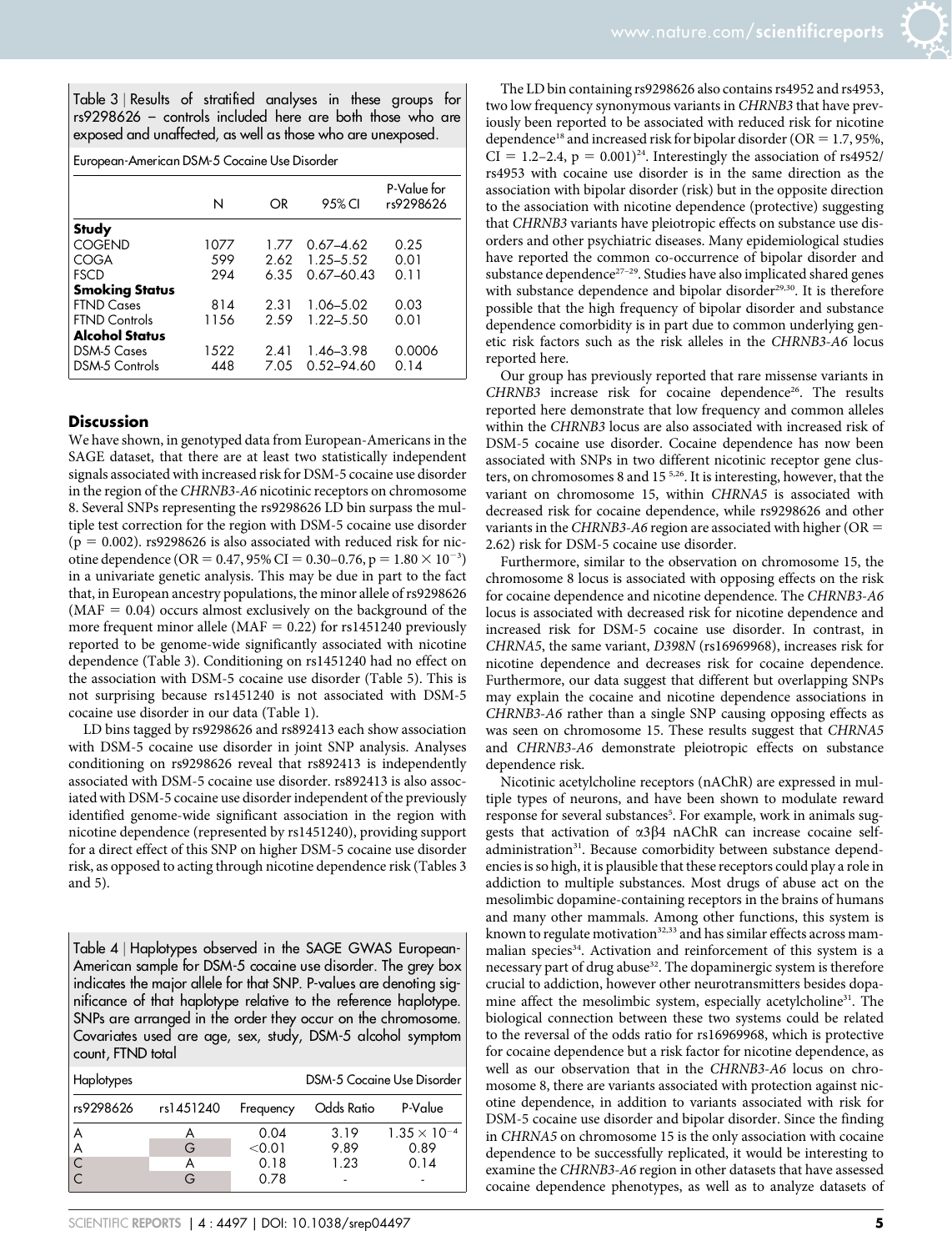| www.nature.com/ <b>scientificreports</b> |  |
|------------------------------------------|--|
|                                          |  |

other ethnicities. Currently, there is no evidence that either of the

variants reported here are correlated with SNPs that have known functional consequences. However, rs4952 and rs4953 are both synonymous variants in CHRNB3 and may therefore have some, as yet unknown effect on transcription or translation of CHRNB3 mRNA. Overall, our findings underscore the comorbidity among drug dependencies and corroborate the role of nicotinic receptors in cocaine-related phenotypes. This study represents one of only a few to implicate specific variants in cocaine dependence phenotypes and the first to implicate low frequency variants within the CHRNB3- A6 locus in risk for DSM-5 cocaine use disorder.

#### **Methods**

Samples. Subjects were members of the Study of Addiction: Genetics and Environment (SAGE) dataset, part of the Gene Environment Association Studies (GENEVA) program of the National Institutes of Health (NIH) Genes, Environment, and Health Initiative<sup>35</sup>. SAGE was designed to study alcohol dependence, and as a result is composed largely of unrelated alcohol-dependent cases ( $n = 1048$ ) and nonalcohol-dependent control subjects ( $n = 928$ ). The SAGE dataset was ascertained from 3 large substance dependence datasets: the Collaborative Genetic Study of Nicotine Dependence (COGEND), the Collaborative Study on the Genetics of Alcoholism (COGA) and the Family Study of Cocaine Dependence (FSCD)<sup>36</sup>. For the purpose of the current analyses, there were 1976 European-Americans as defined both by self-report and principal components from the GWAS data, who met criteria for cocaine use disorder or unaffected controls.

The DSM-5 was published on May 18, 2013, and supersedes the DSM-IV text revision (DSM-IV-TR) published in 2000. In the DSM-5, the DSM-IV criteria cocaine abuse and cocaine dependence have been combined into a single cocaine use disorder. Cocaine use disorder is now divided into mild (2–3 criteria), moderate (4–5 criteria) and severe (6 or more criteria). A further difference is that whereas in the DSM-IV, cocaine abuse diagnostic criteria required only one symptom, in the DSM-5 diagnostic criteria, a diagnosis of mild cocaine use disorder requires at least two criteria to be met. Lastly, the DSM-IV recurrent legal problems criterion for cocaine abuse was replaced with the new criterion of craving<sup>37</sup>. We recoded DSM-IV values in SAGE to DSM-5 for both cocaine and alcohol use, since alcohol use is used as a covariate in our analyses.

COGEND sample. COGEND was designed as a community based case–control study of nicotine dependence. COGEND contains current smokers with nicotine dependence defined by a Fagerstrom Test for Nicotine Dependence (FTND) score  $\geq$ 4 (maximum score of 10) and non-nicotine dependent subjects who had smoked at least 100 cigarettes and had a lifetime FTND score of zero or one. All subjects were ascertained from Detroit and St Louis. Out of the 53,000 subjects who were screened by telephone, 2,800 were interviewed in person and approximately 2,700 donated blood samples for genetic studies<sup>23</sup>. COGEND contributed 76 individuals with cocaine use disorder (54 nicotine dependent cases based on the FTND, 22 nondependent smokers) and 1005 individuals without cocaine use disorder (135 nicotine dependent cases based on the FTND, 870 non-dependent smokers).

COGA sample. Out of more than 11,000 subjects who participated in COGA, a casecontrol series of unrelated individuals was selected for SAGE. COGA recruited subjects in Hartford, Connecticut; Indianapolis, Indiana; Iowa City, Iowa; New York City, New York; San Diego, California; St Louis, Missouri; and Washington, DC. For inclusion in SAGE, cases had to meet life-time criteria for DSM-IV alcohol dependence, the majority of cases were recruited from alcoholism treatment centers. Control subjects, were both biologically unrelated to cases, and had consumed alcohol but never experienced any significant alcohol or drug-related problems, according to the Semi-Structured Assessment for the Genetics of Alcoholism (SSAGA)<sup>23</sup>. COGA contributed 212 individuals with DSM-5 cocaine use disorder (all 212 of which also had DSM-5 alcohol use disorder) and 389 individuals without cocaine use disorder (271 with DSM-5 alcohol use disorder, 118 alcohol drinkers without DSM-5 alcohol use disorder).

FSCD sample. Subjects in the FSCD were specifically recruited for cocaine use from chemical dependency treatment units in the greater St Louis metropolitan area. The Missouri Family Registry identified community-based control subjects and matched them by age, race, gender and residential zip code. Controls were biologically unrelated individuals from the same communities who consumed alcohol, but had no lifetime history of dependence on any substance<sup>23</sup>. FSCD contributed 218 individuals with DSM-5 cocaine use disorder and 76 individuals without DSM-5 cocaine use disorder (51 non-exposed controls and 25 exposed but without DSM-5 cocaine use disorder).

Genotyping and Q/C. All DNA samples were genotyped on the Illumina Human 1M-Duo beadchip by the Center for Inherited Disease Research (CIDR) at Johns Hopkins University. After thorough genotype quality control process, 948,758 of the 1,049,008 genotyped SNPs were available for genetic analysis. Sixty-five of these genotyped SNPs fell within the region containing the CHRNA6 and CHRNB3 genes on chromosome 8. Of the 65, only SNPs with a minor allele frequency (MAF)  $>1\%$ 

| $P(COGA)$ $P(rs1451240)$<br>$1.43 \times 10^{-21}$<br>$2.98 \times 10^{-21}$<br>$7.46 \times 10^{-21}$<br>$9.31 \times 10^{-41}$<br>$1.35 \times 10^{-40}$<br>$4.28 \times 10^{-40}$<br>PICOGEND)<br>P(FTND Total) P(DSM-5 Alc Sx)<br>$1.55 \times 10^{-27}$<br>$7.67 \times 10^{-28}$<br>$6.39 \times 10^{-28}$<br>$2.12 \times 10^{-9}$<br>$4.10 \times 10^{-9}$<br>$6.43 \times 10^{-9}$<br>SSM-5 Cocaine Use Disorder with Age, Sex, DSM-5 Alcohol Symptom Count, Study, FTND Total and rs1451240 as covariates<br>$8.07 \times 10^{-3}$<br>$8.83 \times 10^{-3}$<br>P <sub>(sex)</sub><br>$\overline{0}$<br>$2.56 \times 10^{-10}$<br>$8.69 \times 10^{-11}$<br>$1.71 \times 10^{-10}$<br>P <sub>(age)</sub><br>$\int_{0}^{3}$<br>$\sigma$ <sup>-3</sup><br>$0-2$<br>$3.22 \times 1$<br>$5.26 \times$<br>$8.24 \times$<br>(1.21, 3.64)<br>(1.32, 3.95)<br><b>P5% CI</b><br>2.28<br>$\frac{1}{2}$<br>1.35<br>ð<br>1969<br>970<br>970<br>9298626<br>892413 |  |             |  |  | rable 5   All SNPs remain associated with DSM-5 cocaine use disorder after conditioning on rs1 451240. P-values for all covariates are also shown |  |                |
|---------------------------------------------------------------------------------------------------------------------------------------------------------------------------------------------------------------------------------------------------------------------------------------------------------------------------------------------------------------------------------------------------------------------------------------------------------------------------------------------------------------------------------------------------------------------------------------------------------------------------------------------------------------------------------------------------------------------------------------------------------------------------------------------------------------------------------------------------------------------------------------------------------------------------------------------------------------|--|-------------|--|--|---------------------------------------------------------------------------------------------------------------------------------------------------|--|----------------|
|                                                                                                                                                                                                                                                                                                                                                                                                                                                                                                                                                                                                                                                                                                                                                                                                                                                                                                                                                               |  |             |  |  |                                                                                                                                                   |  |                |
|                                                                                                                                                                                                                                                                                                                                                                                                                                                                                                                                                                                                                                                                                                                                                                                                                                                                                                                                                               |  |             |  |  |                                                                                                                                                   |  |                |
| s4952                                                                                                                                                                                                                                                                                                                                                                                                                                                                                                                                                                                                                                                                                                                                                                                                                                                                                                                                                         |  |             |  |  |                                                                                                                                                   |  | 0.17           |
|                                                                                                                                                                                                                                                                                                                                                                                                                                                                                                                                                                                                                                                                                                                                                                                                                                                                                                                                                               |  |             |  |  |                                                                                                                                                   |  | $\frac{13}{2}$ |
|                                                                                                                                                                                                                                                                                                                                                                                                                                                                                                                                                                                                                                                                                                                                                                                                                                                                                                                                                               |  | 0.99, 1.83) |  |  |                                                                                                                                                   |  | 0.34           |

 $\sim 1$  $\mathbf{L}$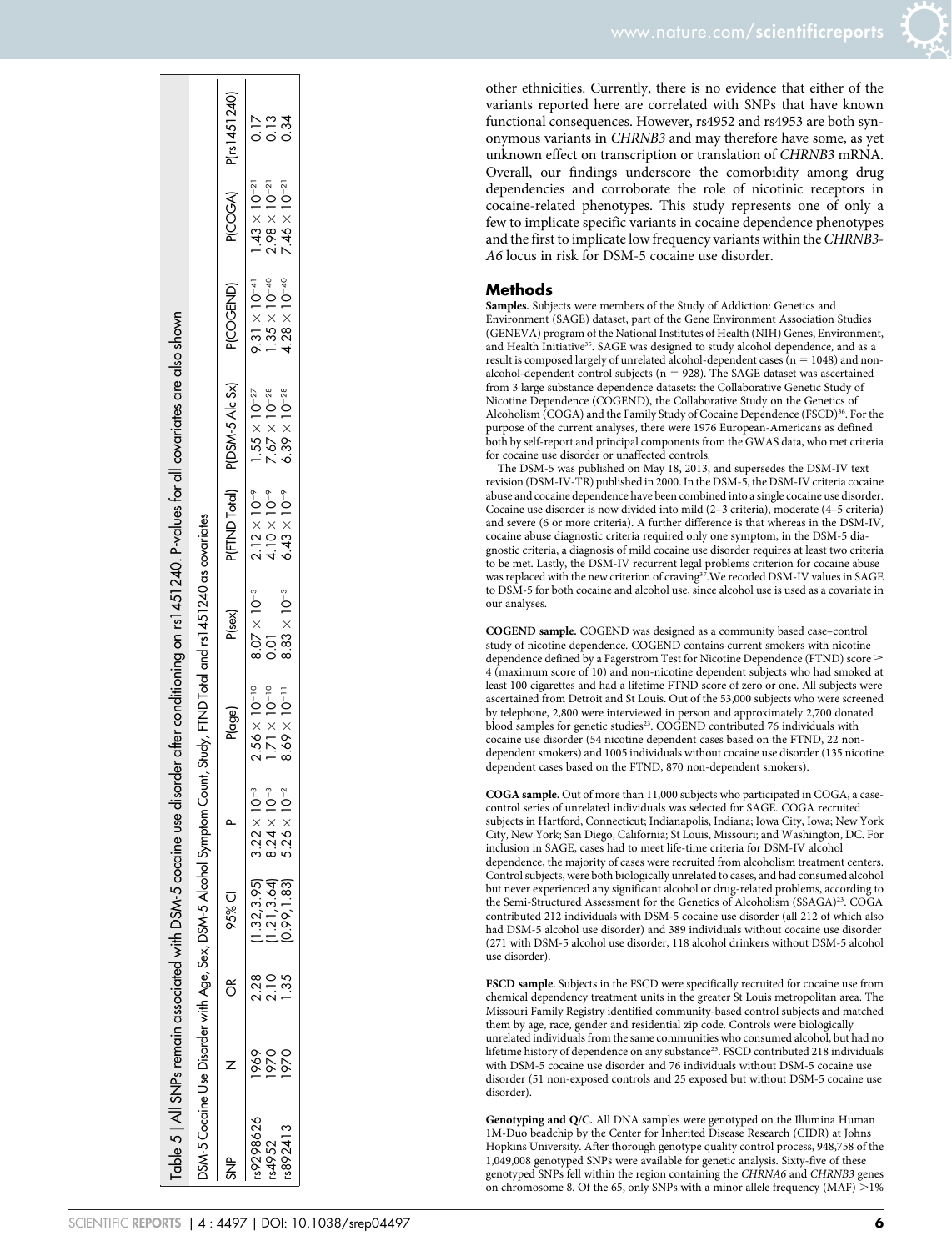and a genotyping call rate  $>$  0.98 were considered (47 SNPs). Full details regarding the quality control procedures are provided in the data cleaning report posted on the GENEVA website ([http://www.genevastudy.org/docs/GENEVA\\_Alcohol\\_QC\\_](http://www.genevastudy.org/docs/GENEVA_Alcohol_QC_report_8Oct2008.pdf) [report\\_8Oct2008.pdf\)](http://www.genevastudy.org/docs/GENEVA_Alcohol_QC_report_8Oct2008.pdf) and in related publications<sup>35,36</sup>.

Phenotype. Cocaine use disorder for all members of the SAGE dataset was measured using the DSM-5 criteria<sup>37</sup>. As outlined in the manual, 11 criteria (3 abuse, 7 dependence and craving) were combined and cocaine use disorder was scored as the endorsement of 2 or more of these 11 criteria ( $N = 506$ ). Unaffected individuals met zero or one of the DSM-5 criteria ( $N = 1470$ ).

Statistical analyses. All analyses were performed on genotyped data. Association analyses were conducted in PLINK<sup>38</sup> for SNPs in the region on chromosome 8 encompassing the  $\alpha$ 6 and  $\beta$ 3 subunits of nicotinic receptors (42600000 kb to 42800000 kb). Logistic regression with DSM-5 cocaine use disorder as the dependent variable was performed. Covariates included were age at interview as a continuous variable, gender, study, maximum lifetime FTND score (0–10, based on the Fagerström Test of Nicotine Dependence) to control for smoking status, and DSM-5 alcohol use disorder. Study was coded using two dummy variables (yes/no for two of the three studies) in order to control for differences in ascertainment. Haploview was run using the genotypes of the study population to determine the number of independent linkage disequilibrium (LD) bins in the region using a threshold of  $r^2 \ge 0.8$ . The Bonferroni correction used in this study is  $p = 0.002$  (0.05/22), as the number of LD bins in the region examined is 22. A conditional analysis was conducted including allele dosage for the top associated SNP as a covariate in the logistic model.

In a case/control division of subjects based on presence or absence of cocaine use disorder, logistic regressions were run both using as controls only those who had been exposed to cocaine but had not become dependent (i.e. have used cocaine at least once in their lifetime) and all non-cocaine-dependent individuals in the sample, regardless of exposure status.

To improve our understanding of observed associations, the top SNPs identified in the whole SAGE dataset were examined using the same models described above in strata of the data defined by study (COGEND, COGA, FSCD), smoking status (FTND cases and FTND controls), and alcohol use disorder (DSM-5 cases and DSM-5 controls). A two-SNP haplotype analysis was run in R using the top SNP and the SNP tagging the bin previously found to be genome-wide significant with nicotine<br>dependence (rs1451240)<sup>23</sup>. This model included the covariates age, sex, study, DSM-5 alcohol symptom count, FTND total (in the cocaine haplotypes) and DSM-5 cocaine use disorder (in the FTND haplotypes), and examined the association with each haplotype with the phenotype compared to homozygotes for the reference allele at both SNPs. Finally, we used conditional analyses to examine the extent of independence between these cocaine-associated SNPs and the previous association in the region with nicotine dependence tagged by rs1451240.

- 1. Gossop, M., Stewart, D., Treacy, S. & Marsden, J. A prospective study of mortality among drug misusers during a 4-year period after seeking treatment. Addiction 97, 39–47 (2002).
- 2. Nutt, D. J., King, L. A. & Phillips, L. D. Drug harms in the UK: a multicriteria decision analysis. Lancet 376, 1558–1565, doi:10.1016/S0140-6736(10)61462-6 (2010).
- 3. Goldman, D., Oroszi, G. & Ducci, F. The genetics of addictions: uncovering the genes. Nat Rev Genet 6, 521–532, doi:10.1038/nrg1635 (2005).
- 4. Wang, J. C., Kapoor, M. & Goate, A. M. The genetics of substance dependence. Annu Rev Genomics Hum Genet 13, 241–261, doi:10.1146/annurev-genom-090711-163844 (2012).
- 5. Grucza, R. A.et al. A risk allele for nicotine dependence in CHRNA5 is a protective allele for cocaine dependence. Biol Psychiatry 64, 922–929, doi:10.1016/ j.biopsych.2008.04.018 (2008).
- 6. Gelernter, J. et al. Genomewide linkage scan for nicotine dependence: identification of a chromosome 5 risk locus. Biol Psychiatry 61, 119–126, doi:10.1016/j.biopsych.2006.08.023 (2007).
- 7. Yang, B. Z., Han, S., Kranzler, H. R., Farrer, L. A. & Gelernter, J. A genomewide linkage scan of cocaine dependence and major depressive episode in two populations. Neuropsychopharmacology 36, 2422–2430, doi:10.1038/ npp.2011.122 (2011).
- 8. Zhang, H. et al. Pro-opiomelanocortin gene variation related to alcohol or drug dependence: evidence and replications across family- and population-based studies. Biol Psychiatry 66, 128–136, doi:10.1016/j.biopsych.2008.12.021 (2009).
- 9. Farrer, L. A. et al. Association of variants in MANEA with cocaine-related behaviors. Arch Gen Psychiatry 66, 267–274, doi:10.1001/
- archgenpsychiatry.2008.538 (2009). 10. Gelernter, J. et al. Genome-wide association study of cocaine dependence and related traits: FAM53B identified as a risk gene. Mol Psychiatry, doi:10.1038/ mp.2013.99 (2013).
- 11. Kendler, K. S., Myers, J. & Prescott, C. A. Specificity of genetic and environmental risk factors for symptoms of cannabis, cocaine, alcohol, caffeine, and nicotine dependence. Arch Gen Psychiatry 64, 1313–1320, doi:10.1001/ archpsyc.64.11.1313 (2007).
- 12. Tsuang, M. T., Bar, J. L., Harley, R. M. & Lyons, M. J. The Harvard Twin Study of Substance Abuse: what we have learned. Harv Rev Psychiatry 9, 267–279 (2001).
- 13. Mwenifumbo, J. C. & Tyndale, R. F. Molecular genetics of nicotine metabolism. Handb Exp Pharmacol, 235–259, doi:10.1007/978-3-540-69248-5\_9 (2009).
- 14. Thorgeirsson, T. E. et al. Sequence variants at CHRNB3-CHRNA6 and CYP2A6 affect smoking behavior. Nat Genet 42, 448–453, doi:10.1038/ng.573 (2010).
- 15. Bierut, L. J. et al. ADH1B is associated with alcohol dependence and alcohol consumption in populations of European and African ancestry. Mol Psychiatry 17, 445–450, doi:10.1038/mp.2011.124 (2012).
- 16. Sherva, R. et al. Variation in nicotinic acetylcholine receptor genes is associated with multiple substance dependence phenotypes. Neuropsychopharmacology 35, 1921–1931, doi:10.1038/npp.2010.64 (2010).
- 17. Genome-wide meta-analyses identify multiple loci associated with smoking behavior. Nat Gen 42, 441–447, doi:10.1038/ng.571 (2010).
- 18. Saccone, S. F. et al. Cholinergic nicotinic receptor genes implicated in a nicotine dependence association study targeting 348 candidate genes with 3713 SNPs. Hum Mol Genet 16, 36-49, doi:10.1093/hmg/ddl438 (2007).
- 19. Zeiger, J. S. et al. The neuronal nicotinic receptor subunit genes (CHRNA6 and CHRNB3) are associated with subjective responses to tobacco. Hum Mol Genet 17, 724–734, doi:10.1093/hmg/ddm344 (2008).
- 20. Hoft, N. R. et al. Genetic association of the CHRNA6 and CHRNB3 genes with tobacco dependence in a nationally representative sample. Neuropsychopharmacology 34, 698–706, doi:10.1038/npp.2008.122 (2009).
- 21. Saccone, N. L. et al. The CHRNA5-CHRNA3-CHRNB4 nicotinic receptor subunit gene cluster affects risk for nicotine dependence in African-Americans and in European-Americans. Cancer Res 69, 6848–6856, doi:10.1158/0008- 5472.CAN-09-0786 (2009).
- 22. Saccone, N. L. et al. Multiple independent loci at chromosome 15q25.1 affect smoking quantity: a meta-analysis and comparison with lung cancer and COPD. PLoS Genet 6, doi:10.1371/journal.pgen.1001053 (2010).
- 23. Rice, J. P. et al. CHRNB3 is more strongly associated with Fagerstrom test for cigarette dependence-based nicotine dependence than cigarettes per day: phenotype definition changes genome-wide association studies results. Addiction 107, 2019–2028, doi:10.1111/j.1360-0443.2012.03922.x (2012).
- 24. Hartz, S. M. et al. Genetic association of bipolar disorder with the beta(3) nicotinic receptor subunit gene. Psychiatr Genet 21, 77–84, doi:10.1097/ YPG.0b013e32834135eb (2011).
- 25. Haller, G. et al. Rare missense variants in CHRNB3 and CHRNA3 are associated with risk of alcohol and cocaine dependence (accepted). Hum Mol Genet, doi 10.1093/hmg/ddt463 (2013).
- 26. Goodwin, R. D., Zvolensky, M. J., Keyes, K. M. & Hasin, D. S. Mental disorders and cigarette use among adults in the United States. Am J Addic 21, 416–423, doi:10.1111/j.1521-0391.2012.00263.x (2012).
- 27. Kenneson, A., Funderburk, J. S. & Maisto, S. A. Substance use disorders increase the odds of subsequent mood disorders. Drug Alcohol Depend, doi:10.1016/ j.drugalcdep.2013.06.011 (2013).
- 28. Post, R. M. & Kalivas, P. Bipolar disorder and substance misuse: pathological and therapeutic implications of their comorbidity and cross-sensitisation. Br J Psychiatry 202, 172–176, doi:10.1192/bjp.bp.112.116855 (2013).
- 29. Lin, P. I. et al. Clinical correlates and familial aggregation of age at onset in bipolar disorder. Am J Psychiatry 163, 240–246, doi:10.1176/appi.ajp.163.2.240 (2006).
- 30. Hansen, S. T. & Mark, G. P. The nicotinic acetylcholine receptor antagonist mecamylamine prevents escalation of cocaine self-administration in rats with extended daily access. Psychopharmacology (Berl) 194, 53–61, doi:10.1007/ s00213-007-0822-z (2007).
- 31. Koob, G. F. Drug addiction: the yin and yang of hedonic homeostasis. Neuron 16, 893–896 (1996).
- 32. Wise, R. A. Addictive drugs and brain stimulation reward. Annu Rev Neurosci 19, 319–340, doi:10.1146/annurev.ne.19.030196.001535 (1996).
- 33. Tanda, G., Pontieri, F. E. & Di Chiara, G. Cannabinoid and heroin activation of mesolimbic dopamine transmission by a common mu1 opioid receptor mechanism. Science 276, 2048–2050 (1997).
- 34. Laurie, C. C. et al. Quality control and quality assurance in genotypic data for genome-wide association studies. Genet Epidemiol 34, 591–602, doi:10.1002/ gepi.20516 (2010).
- 35. Bierut, L. J. et al. A genome-wide association study of alcohol dependence. Proc Natl Acad Sci U S A 107, 5082–5087, doi:10.1073/pnas.0911109107 (2010).
- 36. Hasin, D. S. et al. DSM-5 Criteria for Substance Use Disorders: Recommendations and Rationale. Am J Psychiatry 170, 834–851, doi:10.1176/ appi.ajp.2013.12060782 (2013).
- 37. Purcell, S. et al. PLINK: a tool set for whole-genome association and populationbased linkage analyses. Am J Hum Genet 81, 559–575, doi:10.1086/519795 (2007).
- 38. Purcell, S. et al. PLINK: a tool set for whole-genome association and populationbased linkage analyses. Am J Hum Genet. 81, 559–75 (2007).

#### Acknowledgments

The Collaborative Study on the Genetics of Alcoholism (COGA): COGA, Principal Investigators B Porjesz, V Hesselbrock, H Edenberg, L Bierut includes ten different centers: University of Connecticut (V Hesselbrock); Indiana University (HJ Edenberg, J Nurnberger Jr, T Foroud); University of Iowa (S Kuperman, J Kramer); SUNY Downstate (B Porjesz); Washington University in Saint Louis (L Bierut, A Goate, J Rice, K Bucholz); University of California at San Diego (M Schuckit); Rutgers University (J Tischfield); Southwest